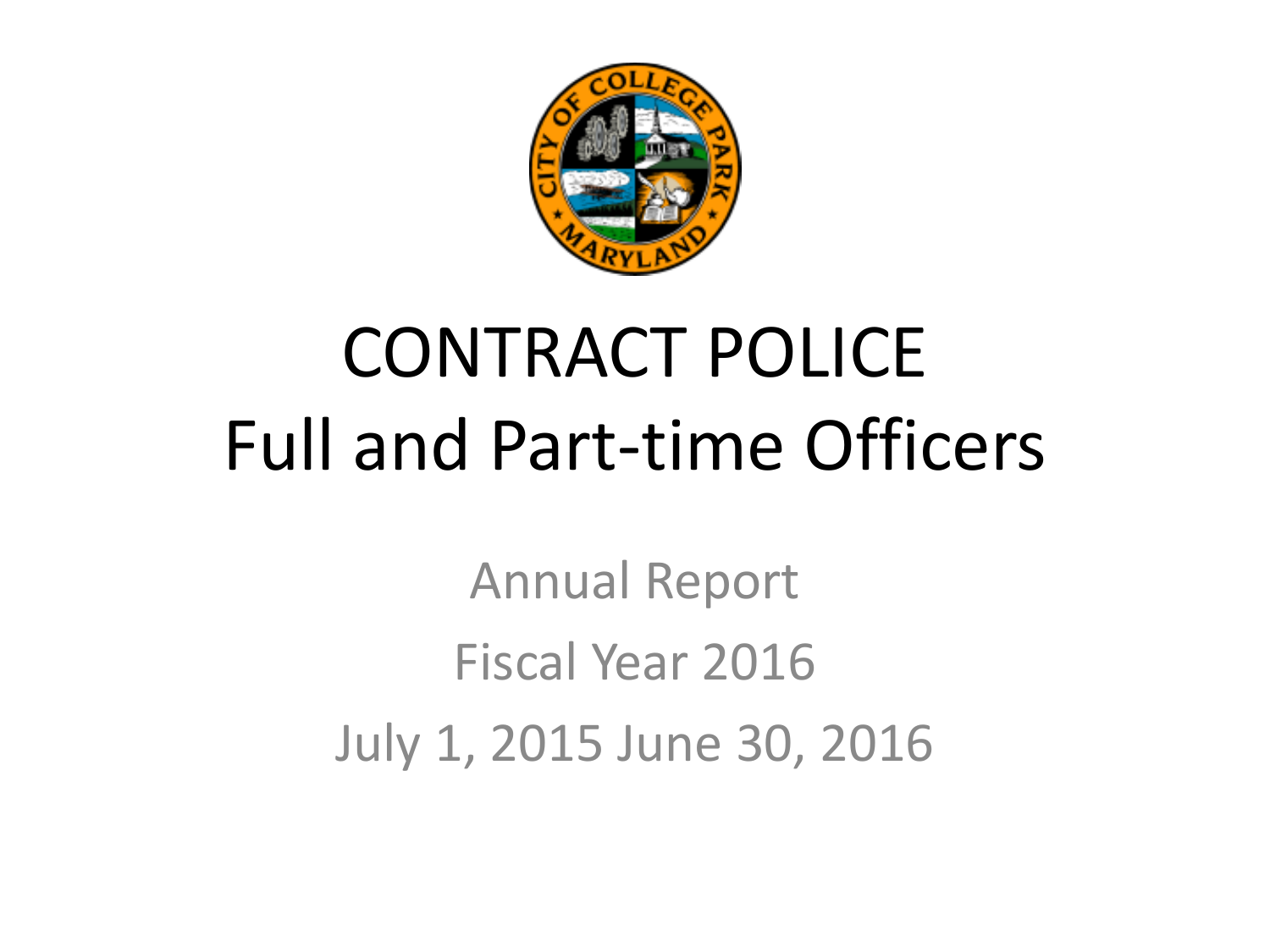## Total Statistical Data FY16 July 1, 2015 to June 30, 2016

| 1-Jul-15 to week of 24-Jun-16           | <b>FY16YTD Totals</b> |
|-----------------------------------------|-----------------------|
| <b>MD State Citations</b>               | 2458                  |
| Warnings                                | 3665                  |
| <b>ERO</b>                              | 727                   |
| <b>Distracted Driving</b>               | 99                    |
| Parking                                 | 18                    |
| <b>Field Observation Report</b>         | 162                   |
| <b>Youth Field Report</b>               | 3                     |
| <b>Citations in Lieu of Arrest</b>      | 73                    |
| <b>Civil Citation</b>                   | 15                    |
| <b>Criminal Arrests</b>                 | 42                    |
| <b>DWS Arrest</b>                       | $\overline{2}$        |
| <b>DWI Arrest</b>                       | 6                     |
| <b>Warrant Arrest</b>                   | 18                    |
| <b>Premise Checks (Vacation Checks)</b> | 172                   |
| <b>Referral-Student Code of Conduct</b> | 45                    |
| Down Town Area Warnings                 | 770                   |
| <b>Down Town Area Citations</b>         | 33                    |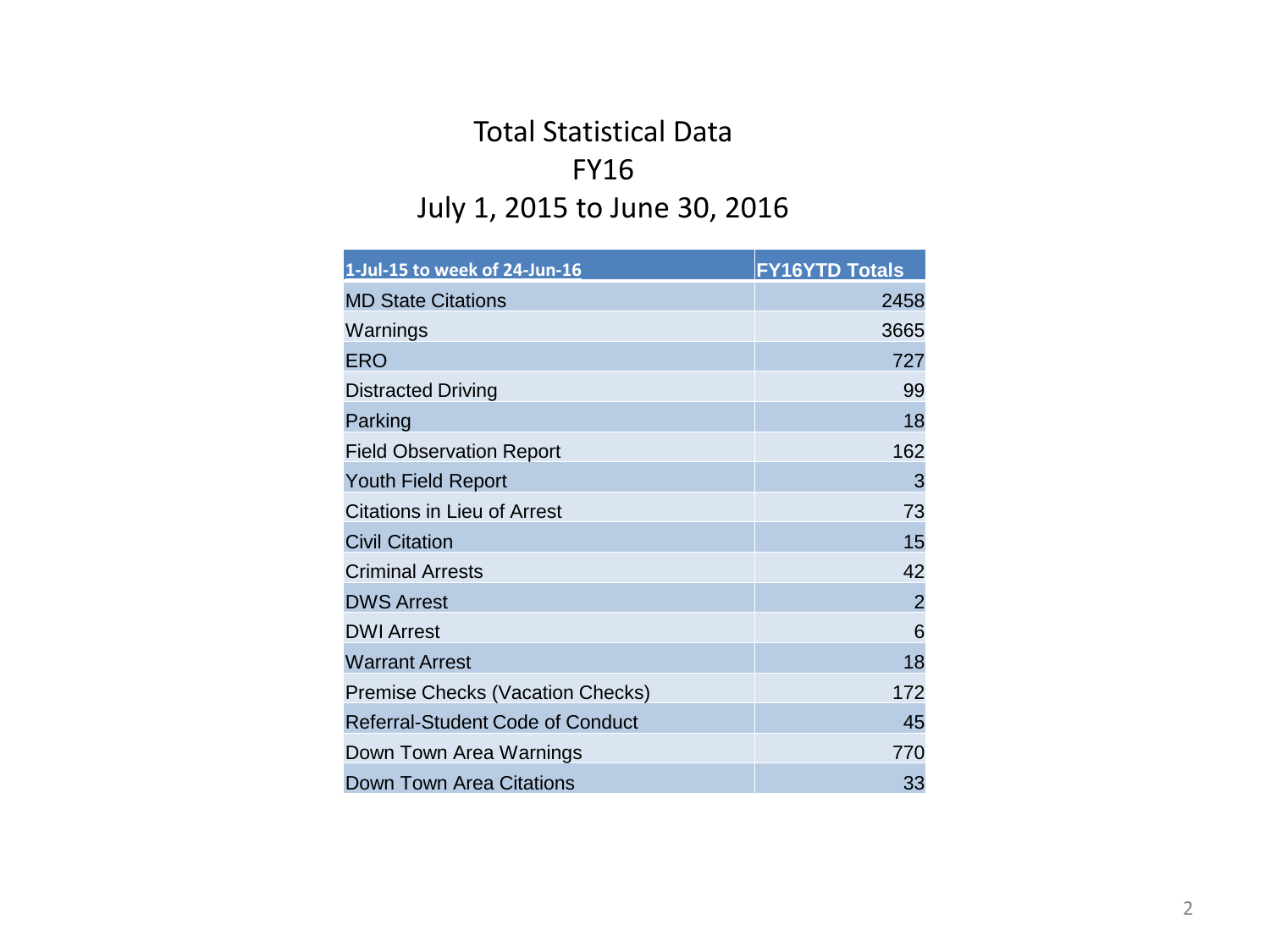#### FY17 Year to Date Statistical Data July 1, 2016 to September 22, 2016

| 1-Jul-16 to week of 16-Sep-16           | <b>FY17 YTD</b> | <b>FY16YTD</b> |
|-----------------------------------------|-----------------|----------------|
| <b>MD State Citations</b>               | 628             | 556            |
| Warnings                                | 868             | 487            |
| <b>ERO</b>                              | 169             | 133            |
| <b>Distracted Driving</b>               | 29              | 25             |
| Parking                                 | 13              | 9              |
| <b>Field Observation Report</b>         | 31              | 45             |
| <b>Youth Field Report</b>               | 0               | 0              |
| <b>Citations in Lieu of Arrest</b>      | 18              | 13             |
| <b>Civil Citation</b>                   | 0               | 6              |
| <b>Criminal Arrests</b>                 | 9               | 13             |
| <b>DWS Arrest</b>                       | 0               | 0              |
| <b>DWI Arrest</b>                       | $\overline{2}$  | 0              |
| <b>Warrant Arrest</b>                   | 6               | 8              |
| <b>Premise Checks (Vacation Checks)</b> | 53              | 45             |
| <b>Referral-Student Code of Conduct</b> | 7               | 16             |
| Down Town Area Warnings                 | 122             | 43             |
| Down Town Area Citations                | 46              | 0              |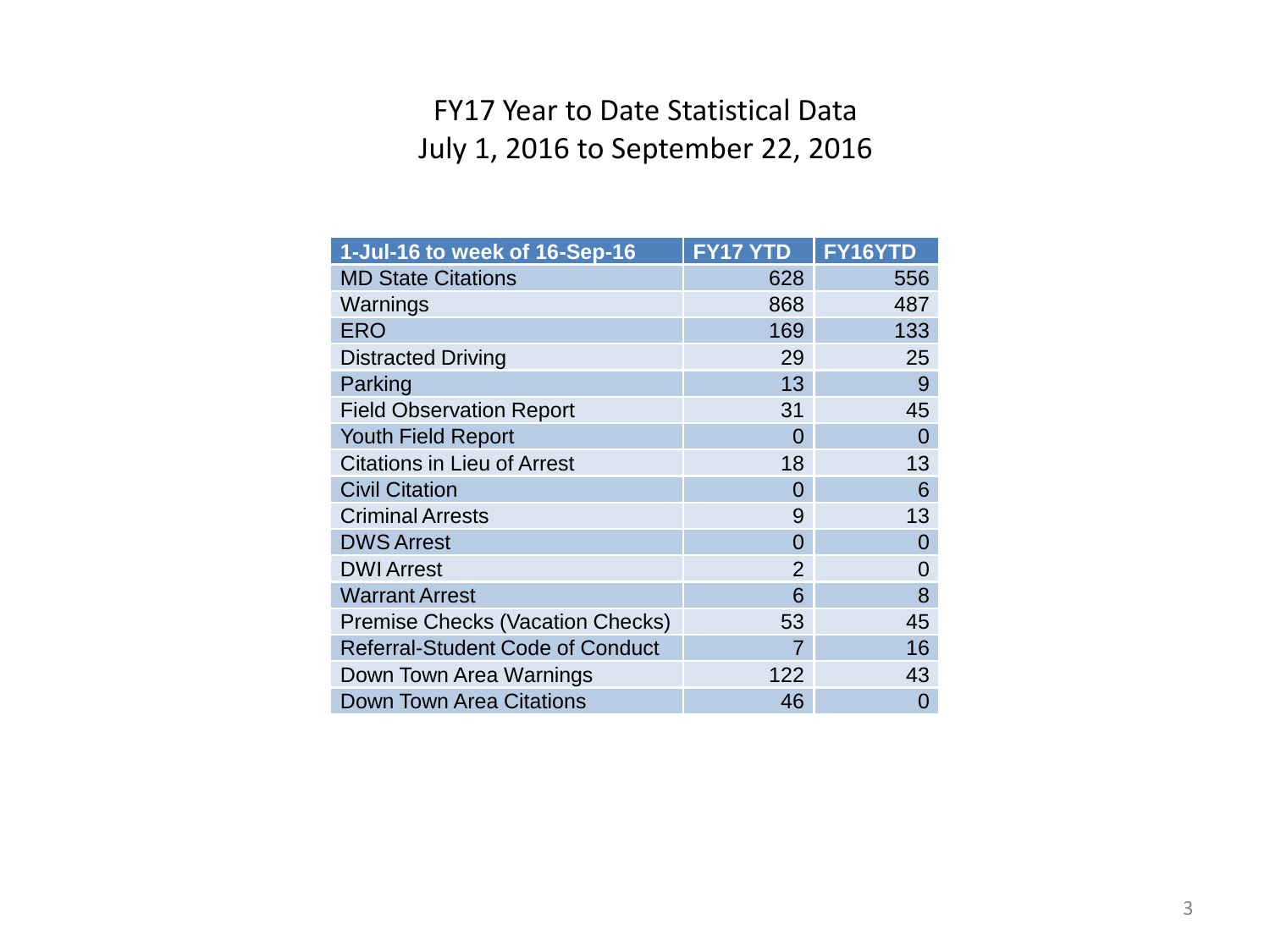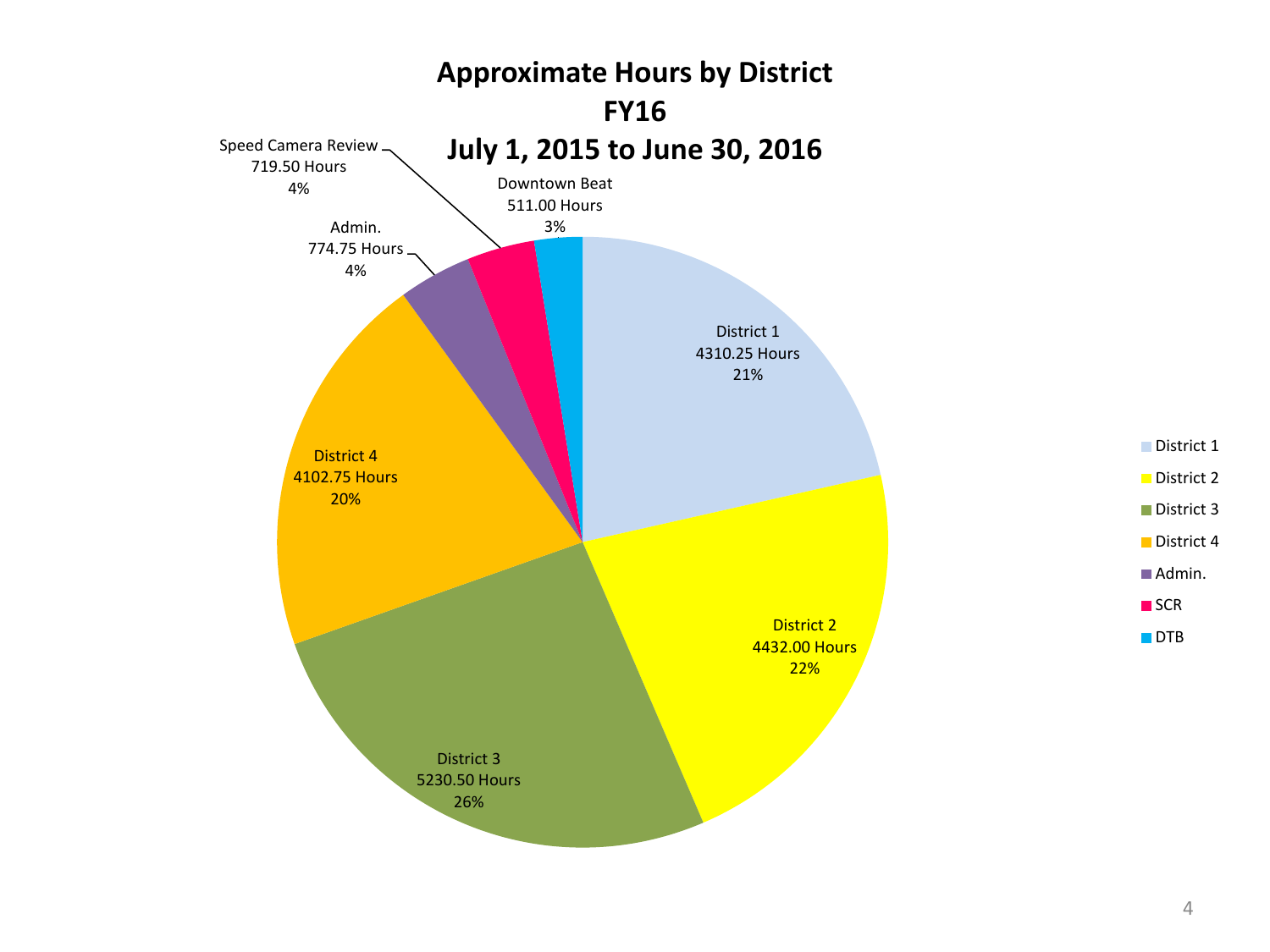### **Calls to the Hotline Fiscal Year 2016**

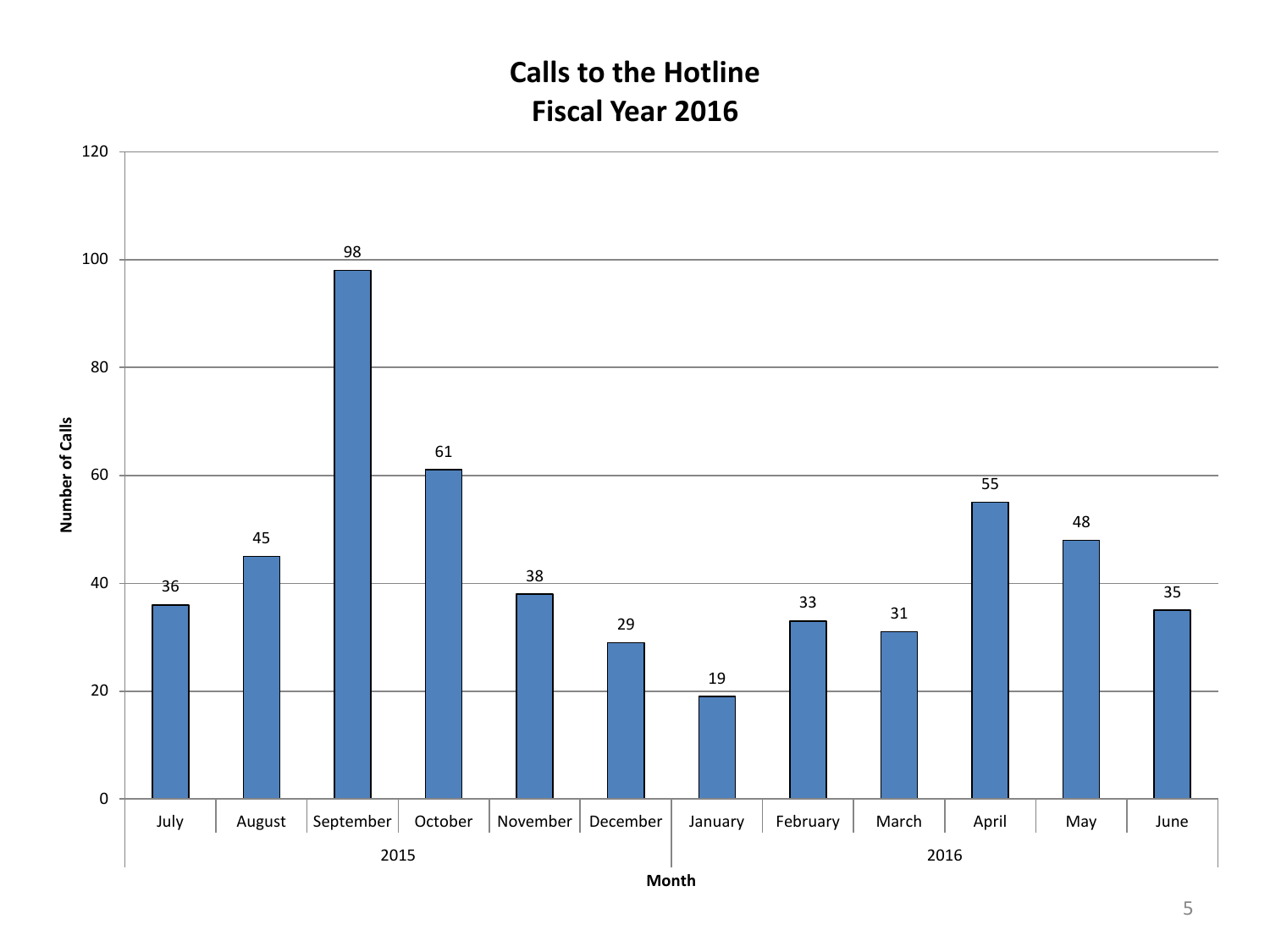#### **Warnings and Municipal Infractions Issued Fiscal Year 2016**



**Month**